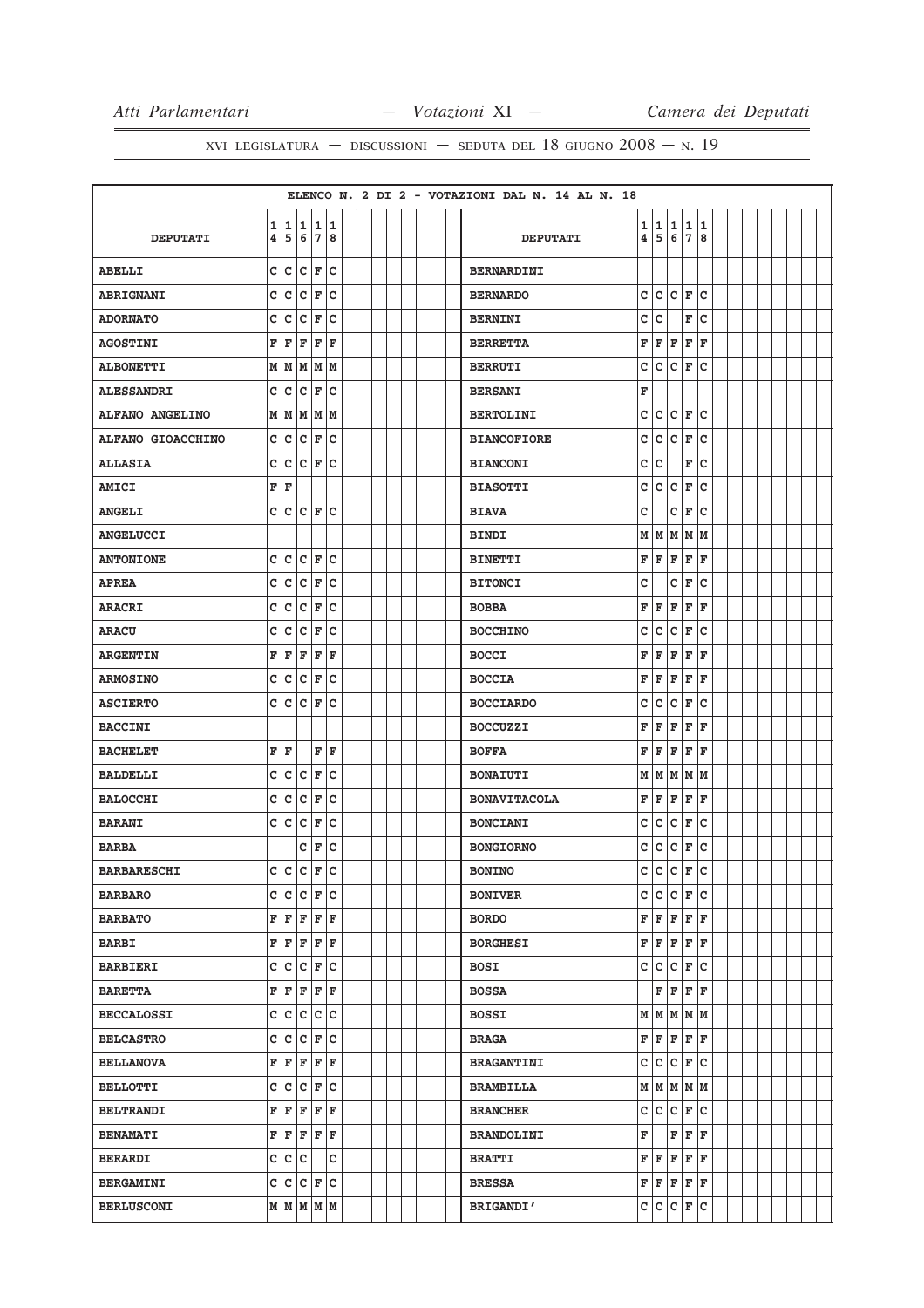|                     |              |       |                                                        |                        |             |  |  |  |  | ELENCO N. 2 DI 2 - VOTAZIONI DAL N. 14 AL N. 18 |   |                     |     |                      |     |  |  |  |  |
|---------------------|--------------|-------|--------------------------------------------------------|------------------------|-------------|--|--|--|--|-------------------------------------------------|---|---------------------|-----|----------------------|-----|--|--|--|--|
|                     | 1            | 1     | 1                                                      |                        | 1 1         |  |  |  |  |                                                 | 1 | 1                   | 1   | 1                    | 1   |  |  |  |  |
| <b>DEPUTATI</b>     | 4            | 5     |                                                        | 678                    |             |  |  |  |  | <b>DEPUTATI</b>                                 | 4 | 5                   | 6   | 7                    | 8   |  |  |  |  |
| <b>BRIGUGLIO</b>    | $\mathsf{c}$ | c     |                                                        | $ {\boldsymbol{c}} $ F | lc.         |  |  |  |  | <b>CENNI</b>                                    | F | F                   | F   | F                    | F   |  |  |  |  |
| <b>BRUGGER</b>      |              | A   A | A F                                                    |                        | A           |  |  |  |  | <b>CENTEMERO</b>                                | c | c                   | c   | F                    | c   |  |  |  |  |
| <b>BRUNETTA</b>     |              |       |                                                        | M   M   M   M   M      |             |  |  |  |  | <b>CERA</b>                                     |   | c                   | c   | F                    | c   |  |  |  |  |
| <b>BRUNO</b>        | c            | c     |                                                        | $ {\bf C}  {\bf F} $   | lc.         |  |  |  |  | <b>CERONI</b>                                   | C | c                   | c   | F                    | c   |  |  |  |  |
| <b>BUCCHINO</b>     | F            | F     |                                                        | F                      | F           |  |  |  |  | <b>CESA</b>                                     | c | Α                   | C   | F                    | c   |  |  |  |  |
| <b>BUONANNO</b>     | c            | c     | c                                                      | F                      | C           |  |  |  |  | <b>CESARIO</b>                                  | F | F                   | F   | F                    | F   |  |  |  |  |
| <b>BUONFIGLIO</b>   |              |       |                                                        | M   M   M   M   M      |             |  |  |  |  | <b>CESARO</b>                                   | C | c                   | c   | F                    | lc. |  |  |  |  |
| <b>BURTONE</b>      |              |       |                                                        |                        |             |  |  |  |  | <b>CHIAPPORI</b>                                | c | c                   | c   | F                    | c   |  |  |  |  |
| <b>BUTTIGLIONE</b>  | c            | c     |                                                        | $ {\tt C}\, $ F        | lc.         |  |  |  |  | <b>CICCANTI</b>                                 | Α |                     | с   | F                    | c   |  |  |  |  |
| <b>CALABRIA</b>     |              | c c   |                                                        | $ {\bf C}  {\bf F} $   | c           |  |  |  |  | <b>CICCHITTO</b>                                | c | c                   | c   | F                    | c   |  |  |  |  |
| <b>CALDERISI</b>    | c            | c     |                                                        | $ {\bf C}  {\bf F} $   | Iс          |  |  |  |  | <b>CICCIOLI</b>                                 | с | c                   | c   | F                    | c   |  |  |  |  |
| <b>CALDORO</b>      | c            | c     | c                                                      | F                      | C           |  |  |  |  | CICU                                            | с | c                   | c   | F                    | c   |  |  |  |  |
| CALEARO CIMAN       | F            | F     | F                                                      | F                      | ΙF          |  |  |  |  | <b>CIMADORO</b>                                 | F | F                   | F   | F                    | F   |  |  |  |  |
| <b>CALGARO</b>      | F            | F     | F                                                      | F                      | F           |  |  |  |  | <b>CIOCCHETTI</b>                               | c |                     |     | F                    |     |  |  |  |  |
| <b>CALLEGARI</b>    | c            |       | c                                                      | F                      | c           |  |  |  |  | CIRIELLI                                        | М | M                   | lм  | M  M                 |     |  |  |  |  |
| <b>CALVISI</b>      |              | F     | F                                                      | F                      | ΙF          |  |  |  |  | <b>CIRIELLO</b>                                 | F | F                   | F   | F                    | F   |  |  |  |  |
| <b>CAMBURSANO</b>   | F            | F     | F                                                      | F                      | F           |  |  |  |  | <b>CODURELLI</b>                                | F | F                   | F   | F                    | F   |  |  |  |  |
| <b>CAPANO</b>       |              | FF    | F                                                      | F                      | F           |  |  |  |  | <b>COLANINNO</b>                                | F | F                   | F   | F                    | F   |  |  |  |  |
| <b>CAPARINI</b>     |              |       | c                                                      | F                      | c           |  |  |  |  | <b>COLOMBO</b>                                  | F |                     | F   | $\, {\bf A}$         | F   |  |  |  |  |
| CAPITANIO SANTOLINI |              | c c   | c                                                      | F                      | C           |  |  |  |  | COLUCCI                                         | C | c                   | lc. | F                    | c   |  |  |  |  |
| <b>CAPODICASA</b>   | F            | F     | F                                                      | F                      | F           |  |  |  |  | <b>COMAROLI</b>                                 | c | c                   | c   | F                    | c   |  |  |  |  |
| <b>CARDINALE</b>    | F            | İF    |                                                        | F                      | F           |  |  |  |  | <b>COMMERCIO</b>                                | c | c                   | c   | F                    | c   |  |  |  |  |
| <b>CARELLA</b>      | F            | F     | F                                                      | F                      | F           |  |  |  |  | <b>COMPAGNON</b>                                | с | c                   | c   | F                    | c   |  |  |  |  |
| <b>CARFAGNA</b>     |              | MN    |                                                        | MMM                    |             |  |  |  |  | <b>CONCIA</b>                                   | F | F                   | F   | F                    | F   |  |  |  |  |
| CARLUCCI            | c            | c     | c                                                      | F                      | c           |  |  |  |  | CONSIGLIO                                       | с | c                   | c   | F                    | lc. |  |  |  |  |
| CARRA ENZO          |              |       | fre                                                    | F                      | $\mathbf F$ |  |  |  |  | <b>CONSOLO</b>                                  | c | $\mathtt{c}$        | c   | $\mathbf F$          | c   |  |  |  |  |
| CARRA MARCO         |              |       |                                                        | F F F F F              |             |  |  |  |  | <b>CONTE</b>                                    |   | C C C F C           |     |                      |     |  |  |  |  |
| <b>CASERO</b>       |              |       |                                                        | M   M   M   M          |             |  |  |  |  | <b>CONTENTO</b>                                 |   | c c                 |     | $ {\bf C}  {\bf F} $ | c   |  |  |  |  |
| <b>CASINI</b>       |              |       |                                                        | C C C F C              |             |  |  |  |  | <b>CORSARO</b>                                  | c | lc.                 | lc. | F                    | lc. |  |  |  |  |
| <b>CASSINELLI</b>   |              |       |                                                        | C C F C                |             |  |  |  |  | CORSINI                                         | F | $F$ $F$ $F$ $F$     |     |                      |     |  |  |  |  |
| <b>CASTAGNETTI</b>  |              |       |                                                        | F F F F F              |             |  |  |  |  | <b>COSCIA</b>                                   | F | F                   | F   | F                    | lF. |  |  |  |  |
| <b>CASTELLANI</b>   |              |       |                                                        | c c c F c              |             |  |  |  |  | <b>COSENTINO</b>                                |   | $M$ $M$ $M$ $M$     |     |                      |     |  |  |  |  |
| <b>CASTIELLO</b>    | c            |       |                                                        | $C \vert F \vert C$    |             |  |  |  |  | <b>COSENZA</b>                                  | c | c                   | c   | F                    | lc. |  |  |  |  |
| <b>CATANOSO</b>     | c            |       |                                                        | $C \mid F \mid C$      |             |  |  |  |  | <b>COSSIGA</b>                                  |   | $M$ $M$ $M$ $M$     |     |                      |     |  |  |  |  |
| <b>CATONE</b>       |              |       |                                                        | C C C F C              |             |  |  |  |  | <b>COSTA</b>                                    |   | C C C F C           |     |                      |     |  |  |  |  |
| <b>CAUSI</b>        |              |       |                                                        | F F F F F              |             |  |  |  |  | <b>COSTANTINI</b>                               | F | F                   | lF. | lF.                  | lF. |  |  |  |  |
| <b>CAVALLARO</b>    |              |       | $\mathbf{F} \parallel \mathbf{F} \parallel \mathbf{F}$ |                        | F           |  |  |  |  | <b>COTA</b>                                     |   | $M$ $M$ $M$ $M$     |     |                      |     |  |  |  |  |
| <b>CAZZOLA</b>      |              |       |                                                        | $c c c _F c$           |             |  |  |  |  | <b>CRAXI</b>                                    |   | $M$ $M$ $M$ $M$ $M$ |     |                      |     |  |  |  |  |
| CECCACCI RUBINO     |              |       |                                                        | C C C F C              |             |  |  |  |  | CRIMI                                           |   | $M$ $M$ $M$ $M$     |     |                      |     |  |  |  |  |
| <b>CECCUZZI</b>     | F            |       |                                                        | F F F                  |             |  |  |  |  | <b>CRISTALDI</b>                                |   | C C C F C           |     |                      |     |  |  |  |  |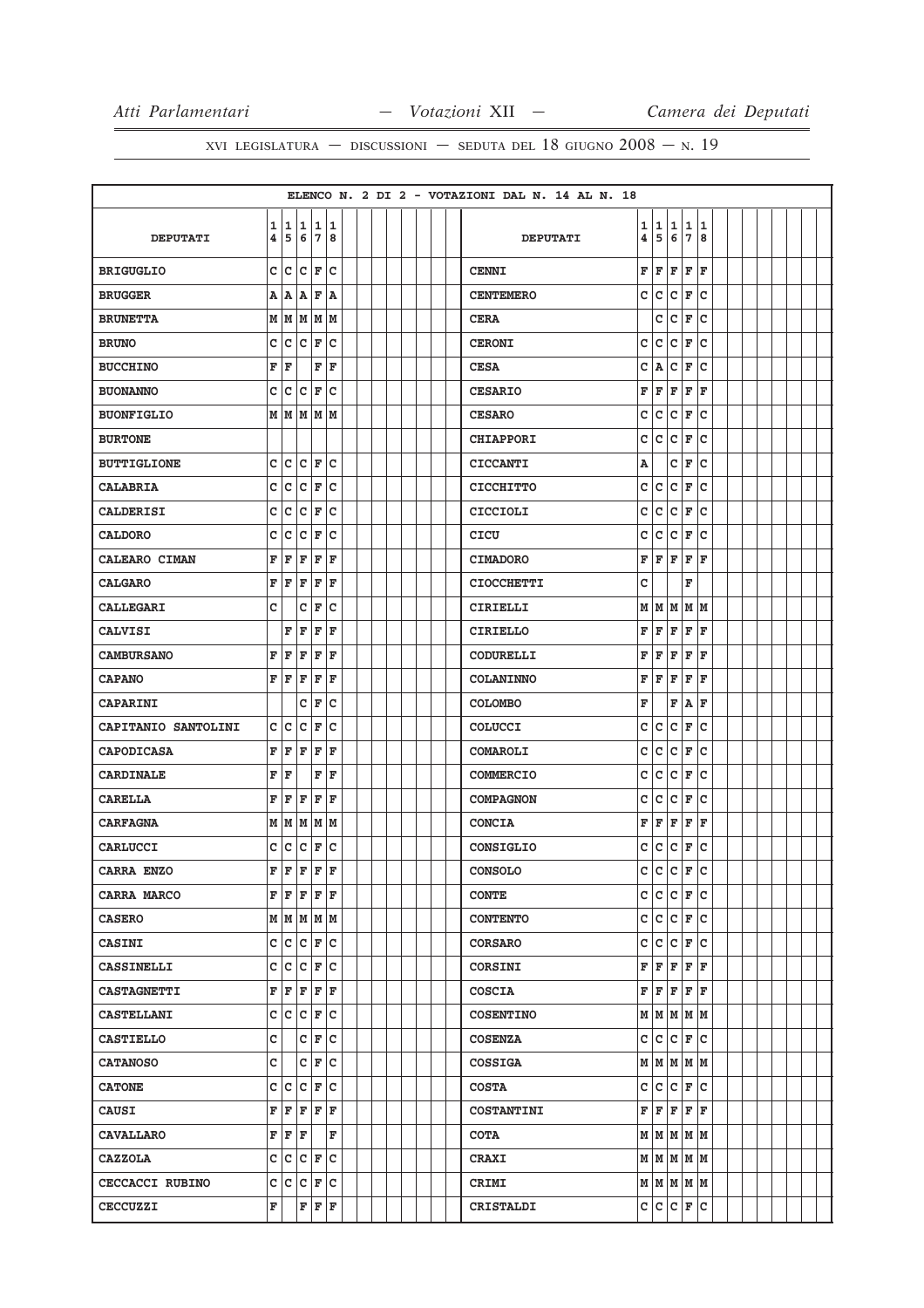|                    |             |                         |                                                                                        |                          |            |  |  |  |  | ELENCO N. 2 DI 2 - VOTAZIONI DAL N. 14 AL N. 18 |                         |                                           |        |         |              |  |  |  |  |
|--------------------|-------------|-------------------------|----------------------------------------------------------------------------------------|--------------------------|------------|--|--|--|--|-------------------------------------------------|-------------------------|-------------------------------------------|--------|---------|--------------|--|--|--|--|
| <b>DEPUTATI</b>    | 4           |                         | 1 1 1 1 1<br>5 6 7 8                                                                   |                          |            |  |  |  |  | <b>DEPUTATI</b>                                 | 4                       | 1 1<br>5                                  | 1<br>6 | 1<br>7  | 11<br>8      |  |  |  |  |
| <b>CROSETTO</b>    |             | мIм                     |                                                                                        | MMM                      |            |  |  |  |  | <b>DOZZO</b>                                    | c                       | lc.                                       | c      | F       | ١c           |  |  |  |  |
| <b>CROSIO</b>      |             |                         | $c c c _F$                                                                             |                          |            |  |  |  |  | <b>DRAGO</b>                                    | c                       | ۱A                                        | c      | F       | lc           |  |  |  |  |
| <b>CUOMO</b>       |             | F                       | F                                                                                      | F                        | F          |  |  |  |  | DUILIO                                          | F                       | F                                         | F      | F       | F            |  |  |  |  |
| <b>CUPERLO</b>     | F           | F                       | F                                                                                      | lF.                      | F          |  |  |  |  | <b>DUSSIN GUIDO</b>                             | c                       | c                                         | c      | F       | lc           |  |  |  |  |
| <b>D'ALEMA</b>     | F           |                         |                                                                                        |                          |            |  |  |  |  | DUSSIN LUCIANO                                  | C                       | lc.                                       | c      | F       | lc           |  |  |  |  |
| DAL LAGO           | $\mathbf c$ |                         | c c                                                                                    | F                        | c          |  |  |  |  | <b>ESPOSITO</b>                                 | F                       | F                                         | F      | F       | F            |  |  |  |  |
| DAL MORO           | F           | F                       | F                                                                                      | F                        | F          |  |  |  |  | <b>EVANGELISTI</b>                              | F                       | F                                         | F      | $A$ $F$ |              |  |  |  |  |
| <b>DAMIANO</b>     | F           | F                       | F                                                                                      | F                        | ΙF         |  |  |  |  | <b>FADDA</b>                                    | F                       | F                                         | F      | F       | F            |  |  |  |  |
| D'AMICO            | с           | lc.                     | c                                                                                      | F                        | c          |  |  |  |  | <b>FAENZI</b>                                   | с                       | lc.                                       | lc.    | F       | ١A           |  |  |  |  |
| <b>D'ANTONA</b>    | F           | F                       | F                                                                                      | F                        | F          |  |  |  |  | <b>FALLICA</b>                                  | c                       | c                                         | c      | F       | Ιc           |  |  |  |  |
| <b>D'ANTONI</b>    | F           | F                       | F                                                                                      | F                        | F          |  |  |  |  | <b>FARINA GIANNI</b>                            | F                       | F                                         | F      | F       | ١F           |  |  |  |  |
| DE ANGELIS         | c           | $\overline{\mathsf{c}}$ | c                                                                                      | F                        | C          |  |  |  |  | <b>FARINA RENATO</b>                            | c                       | lc.                                       | c      | F       | lc           |  |  |  |  |
| DE BIASI           | F           | F                       | $\mathbf{F}$                                                                           | F                        | l F        |  |  |  |  | <b>FARINA COSCIONI</b>                          | F                       | F                                         | F      | F       | ΙF           |  |  |  |  |
| DE CAMILLIS        | c           | c                       |                                                                                        | C F                      | c          |  |  |  |  | <b>FARINONE</b>                                 | F                       | F                                         | F      | F       | ΙF           |  |  |  |  |
| DE CORATO          | c           | c                       | c                                                                                      | F                        | c          |  |  |  |  | <b>FASSINO</b>                                  |                         |                                           |        |         |              |  |  |  |  |
| DE GIROLAMO        | с           |                         | c c                                                                                    | F                        | lc         |  |  |  |  | <b>FAVA</b>                                     | c                       | lc.                                       | lc.    | F       | lc           |  |  |  |  |
| <b>DELFINO</b>     | c           | $\overline{\mathsf{c}}$ | c                                                                                      | F                        | c          |  |  |  |  | <b>FAVIA</b>                                    | F                       | F                                         | F      | F       | F            |  |  |  |  |
| DELLA VEDOVA       | c           | c                       | c                                                                                      | F                        | c          |  |  |  |  | FEDI                                            | $\mathbf F$             | F                                         | F      | F       | l F          |  |  |  |  |
| DELL'ELCE          | c           | c                       | c                                                                                      | F                        | c          |  |  |  |  | <b>FEDRIGA</b>                                  | C                       | lc.                                       | c      | F       | lc           |  |  |  |  |
| DEL TENNO          | c           | $\bar{\mathbf{C}}$      | lc.                                                                                    | lF.                      | c          |  |  |  |  | <b>FERRANTI</b>                                 | F                       | F                                         | F      | F       | ΙF           |  |  |  |  |
| DE LUCA            | c           | c                       | c                                                                                      | F                        | c          |  |  |  |  | <b>FERRARI</b>                                  | F                       | F                                         | F      | F       | ΙF           |  |  |  |  |
| DE MICHELI         | F           | lF                      | l F                                                                                    | lF                       | ΙF         |  |  |  |  | <b>FIANO</b>                                    | F                       | F                                         | F      | F       | F            |  |  |  |  |
| DE NICHILO RIZZOLI | c           |                         | c c                                                                                    | F                        | lc         |  |  |  |  | <b>FIORIO</b>                                   | F                       | F                                         | F      | F       | F            |  |  |  |  |
| DE PASQUALE        | F           | F                       | F                                                                                      | F                        | F          |  |  |  |  | <b>FIORONI</b>                                  | F                       | F                                         | F      | F       | F            |  |  |  |  |
| DE POLI            | c           |                         | $ c c _F$                                                                              |                          | $ {\rm c}$ |  |  |  |  | <b>FITTO</b>                                    |                         | $M$ $M$ $M$ $M$ $M$                       |        |         |              |  |  |  |  |
| DE TORRE           | F.          | F                       | F                                                                                      | $\hat{\mathbf{F}}$       | ١F         |  |  |  |  | <b>FLUVI</b>                                    | $\overline{\mathbf{F}}$ | F F                                       |        | F       | ١F           |  |  |  |  |
| <b>DI BIAGIO</b>   |             |                         | $c c c _F c$                                                                           |                          |            |  |  |  |  | <b>FOGLIARDI</b>                                |                         | ${\bf F}$ $\bf F$ $\bf F$ $\bf F$ $\bf F$ |        |         |              |  |  |  |  |
| DI CAGNO ABBRESCIA |             |                         | $c c c _F c$                                                                           |                          |            |  |  |  |  | <b>FOGLIATO</b>                                 |                         |                                           |        |         | $c c c _F c$ |  |  |  |  |
| <b>DI CATERINA</b> | c           |                         |                                                                                        | $ C $ $\mathbf{F}$ $ C $ |            |  |  |  |  | <b>FOLLEGOT</b>                                 |                         |                                           |        |         | C C C F C    |  |  |  |  |
| <b>DI CENTA</b>    |             |                         |                                                                                        |                          |            |  |  |  |  | <b>FONTANA GREGORIO</b>                         |                         |                                           |        |         | c c c F c    |  |  |  |  |
| DI GIUSEPPE        |             |                         | F F F F F                                                                              |                          |            |  |  |  |  | FONTANA VINCENZO ANTO.                          |                         | $ c c c _F c$                             |        |         |              |  |  |  |  |
| <b>DIMA</b>        |             |                         | $c c c _F c$                                                                           |                          |            |  |  |  |  | <b>FONTANELLI</b>                               |                         | F F F F F                                 |        |         |              |  |  |  |  |
| <b>D'INCECCO</b>   |             |                         | F F F F F                                                                              |                          |            |  |  |  |  | <b>FORCOLIN</b>                                 |                         |                                           |        |         | $c c c _F c$ |  |  |  |  |
| DIONISI            |             |                         | $c c c _F c$                                                                           |                          |            |  |  |  |  | <b>FORMICHELLA</b>                              |                         | $c c c _F c$                              |        |         |              |  |  |  |  |
| <b>DI PIETRO</b>   |             |                         |                                                                                        |                          |            |  |  |  |  | <b>FORMISANO ANIELLO</b>                        |                         |                                           |        |         |              |  |  |  |  |
| D'IPPOLITO VITALE  |             |                         | C C C F C                                                                              |                          |            |  |  |  |  | <b>FORMISANO ANNA TERESA</b>                    |                         | $ c c c _F c $                            |        |         |              |  |  |  |  |
| <b>DISTASO</b>     |             |                         | C C C F                                                                                |                          |            |  |  |  |  | FOTI ANTONINO                                   |                         | C C C F C                                 |        |         |              |  |  |  |  |
| <b>DIVELLA</b>     |             |                         |                                                                                        |                          |            |  |  |  |  | FOTI TOMMASO                                    |                         | c c c F c                                 |        |         |              |  |  |  |  |
| DI VIRGILIO        |             |                         | C C C F C                                                                              |                          |            |  |  |  |  | <b>FRANCESCHINI</b>                             |                         | F F F F F                                 |        |         |              |  |  |  |  |
| <b>DONADI</b>      |             |                         | $\mathbf{F} \left  \mathbf{F} \right  \mathbf{F} \left  \mathbf{F} \right  \mathbf{F}$ |                          |            |  |  |  |  | <b>FRANZOSO</b>                                 |                         | C C C F C                                 |        |         |              |  |  |  |  |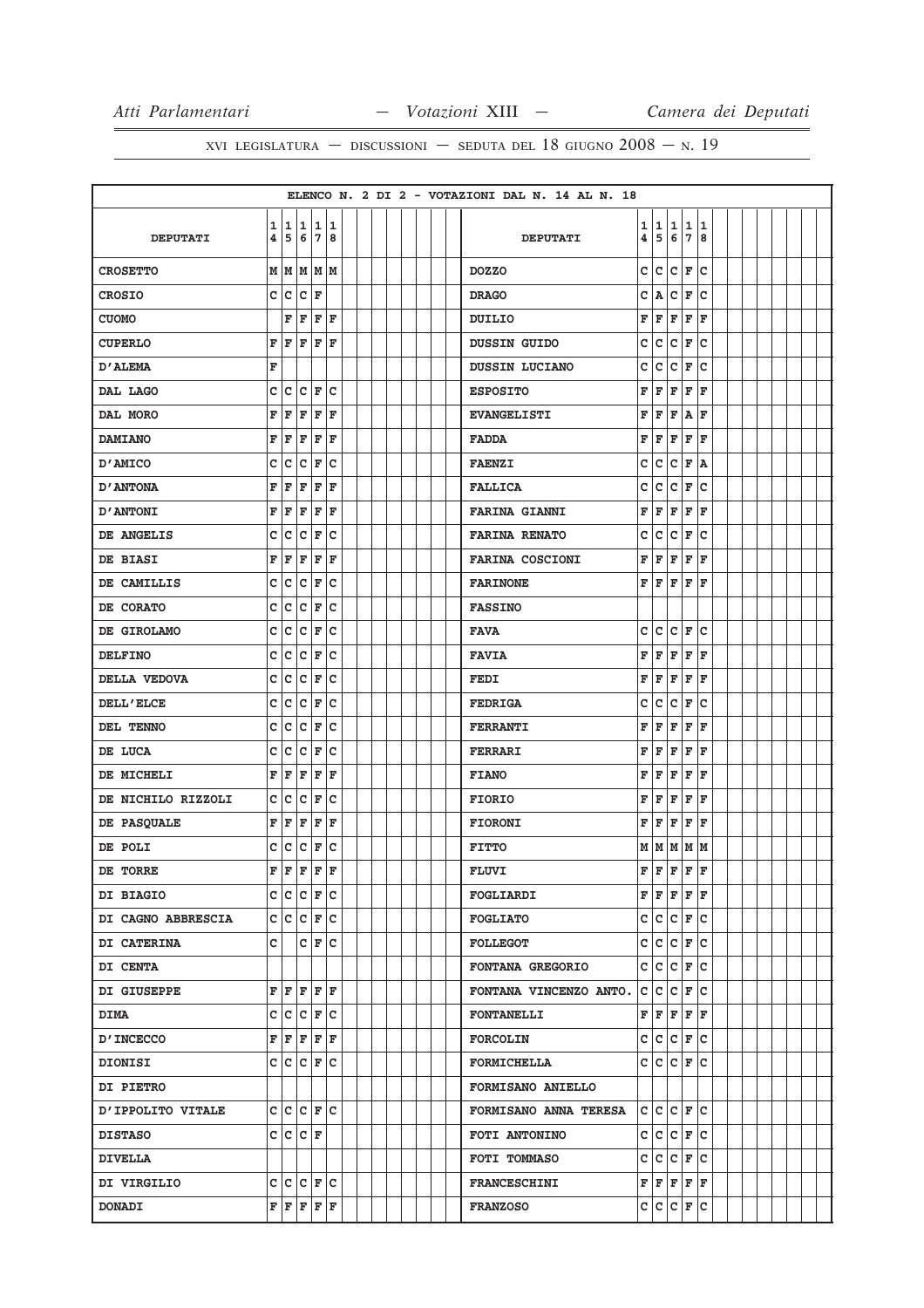|                     |                               |   |                 |             |             |  |  |  |  | ELENCO N. 2 DI 2 - VOTAZIONI DAL N. 14 AL N. 18 |   |                                                                                        |     |             |     |  |  |  |  |
|---------------------|-------------------------------|---|-----------------|-------------|-------------|--|--|--|--|-------------------------------------------------|---|----------------------------------------------------------------------------------------|-----|-------------|-----|--|--|--|--|
|                     | 1                             |   | 1 1             |             | 11          |  |  |  |  |                                                 | 1 | 1                                                                                      | 1   | 1           | 1   |  |  |  |  |
| <b>DEPUTATI</b>     | 4                             |   | 5678            |             |             |  |  |  |  | <b>DEPUTATI</b>                                 | 4 | 5                                                                                      | 6   | 7           | 8   |  |  |  |  |
| <b>FRASSINETTI</b>  | c                             | c | c               | F           | c           |  |  |  |  | <b>GOLFO</b>                                    | c | lc.                                                                                    | lc. | F           | ١c  |  |  |  |  |
| <b>FRATTINI</b>     | М                             | M | lм              | M  M        |             |  |  |  |  | <b>GOTTARDO</b>                                 |   |                                                                                        |     |             |     |  |  |  |  |
| <b>FRONER</b>       |                               | F | F               | F           | $\mathbf F$ |  |  |  |  | GOZI                                            |   | F                                                                                      | F   | F           |     |  |  |  |  |
| <b>FUCCI</b>        | c                             | c | c               | F           | c           |  |  |  |  | <b>GRANATA</b>                                  | c | lc.                                                                                    | c   | F           | lc  |  |  |  |  |
| <b>FUGATTI</b>      | c                             | c | C               | F           | C           |  |  |  |  | <b>GRASSI</b>                                   | F | F                                                                                      | F   | F           | F   |  |  |  |  |
| <b>GAGLIONE</b>     |                               |   | F               | F           | F           |  |  |  |  | <b>GRAZIANO</b>                                 | F | F                                                                                      | F   | F           | l F |  |  |  |  |
| <b>GALATI</b>       | c                             | c | c               | F           | C           |  |  |  |  | GRIMALDI                                        |   |                                                                                        |     |             |     |  |  |  |  |
| <b>GALLETTI</b>     | c                             |   |                 |             | C           |  |  |  |  | GRIMOLDI                                        | C | lc.                                                                                    | c   | F           | ١c  |  |  |  |  |
| <b>GARAGNANI</b>    | C                             | c | c               | F           | C           |  |  |  |  | <b>GUZZANTI</b>                                 |   | c                                                                                      | c   | F           | lc. |  |  |  |  |
| <b>GARAVINI</b>     | F                             | F | F               | F           | F           |  |  |  |  | HOLZMANN                                        | c |                                                                                        | c   | F           | c   |  |  |  |  |
| <b>GAROFALO</b>     | с                             | c | C               | F           | c           |  |  |  |  | <b>IANNACCONE</b>                               | с | c                                                                                      | c   | F           | Ιc  |  |  |  |  |
| <b>GAROFANI</b>     | F                             | F | F               | F           | $\mathbf F$ |  |  |  |  | <b>IANNARILLI</b>                               | c | c                                                                                      | c   | F           | lc  |  |  |  |  |
| <b>GASBARRA</b>     | F                             | F | F               | F           | F           |  |  |  |  | <b>IANNUZZI</b>                                 | F | F                                                                                      | F   | F           | l F |  |  |  |  |
| <b>GATTI</b>        | F                             | F | F               | F           | F           |  |  |  |  | <b>IAPICCA</b>                                  | c | c                                                                                      | c   | F           | Ιc  |  |  |  |  |
| <b>GAVA</b>         | c                             | c | c               | F           | C           |  |  |  |  | <b>JANNONE</b>                                  | c | c                                                                                      | c   | F           | c   |  |  |  |  |
| <b>GELMINI</b>      | М                             | M | M               | M           | M           |  |  |  |  | <b>LABOCCETTA</b>                               | c | lc.                                                                                    | c   | F           | c   |  |  |  |  |
| <b>GENOVESE</b>     | F                             | F | F               | F           | F           |  |  |  |  | <b>LAFFRANCO</b>                                | c | c                                                                                      | c   | F           | c   |  |  |  |  |
| GENTILONI SILVERI   | F                             | F | F               | F           | F           |  |  |  |  | LA FORGIA                                       | F | F                                                                                      | F   | F           | F   |  |  |  |  |
| <b>GERMANA'</b>     | C                             | C | C               | F           | C           |  |  |  |  | LAGANA' FORTUGNO                                |   |                                                                                        |     |             |     |  |  |  |  |
| <b>GHEDINI</b>      | c                             | C | c               | F           | C           |  |  |  |  | <b>LAINATI</b>                                  | c | lc.                                                                                    | lc. | F           | lc  |  |  |  |  |
| <b>GHIGLIA</b>      | с                             | c |                 | F           | c           |  |  |  |  | LA LOGGIA                                       | C | lc.                                                                                    | c   | F           | Ιc  |  |  |  |  |
| <b>GHIZZONI</b>     | F                             | F | F               | ΙF          | F           |  |  |  |  | LA MALFA                                        |   |                                                                                        |     |             |     |  |  |  |  |
| <b>GIACHETTI</b>    | F                             | F | F               | F           | F           |  |  |  |  | <b>LAMORTE</b>                                  | c | lc.                                                                                    | c   | F           | lc. |  |  |  |  |
| <b>GIACOMELLI</b>   | F                             | F | F               | F           | F           |  |  |  |  | <b>LANDOLFI</b>                                 | c | c                                                                                      | c   | F           | c   |  |  |  |  |
| <b>GIACOMONI</b>    | c                             | c | c               | F           | C           |  |  |  |  | <b>LANZARIN</b>                                 | C |                                                                                        | c   | F           | lc  |  |  |  |  |
| <b>GIAMMANCO</b>    | $\overset{\cdot}{\mathbf{C}}$ | c | $\mathbf c$     | F           | $\mathbf C$ |  |  |  |  | <b>LANZILLOTTA</b>                              | F | F                                                                                      | F   | $\mathbf F$ | F   |  |  |  |  |
| <b>GIBELLI</b>      |                               |   | $c c c _F c$    |             |             |  |  |  |  | <b>LARATTA</b>                                  |   | $\mathbf{F} \left  \mathbf{F} \right  \mathbf{F} \left  \mathbf{F} \right  \mathbf{F}$ |     |             |     |  |  |  |  |
| <b>GIBIINO</b>      |                               |   |                 |             |             |  |  |  |  | <b>LA RUSSA</b>                                 |   | M M M M M                                                                              |     |             |     |  |  |  |  |
| <b>GIDONI</b>       |                               |   | C C C F C       |             |             |  |  |  |  | <b>LATTERI</b>                                  |   |                                                                                        |     |             |     |  |  |  |  |
| <b>GINEFRA</b>      |                               |   | $F$ $F$ $F$ $F$ |             |             |  |  |  |  | <b>LAZZARI</b>                                  |   | c c c F c                                                                              |     |             |     |  |  |  |  |
| <b>GINOBLE</b>      | F                             | F |                 | F F F       |             |  |  |  |  | <b>LEHNER</b>                                   | с | c                                                                                      |     | $ c _F c$   |     |  |  |  |  |
| GIORGETTI ALBERTO   |                               |   | M M M M M       |             |             |  |  |  |  | LENZI                                           | F | F                                                                                      |     | $F$ $F$ $F$ |     |  |  |  |  |
| GIORGETTI GIANCARLO |                               |   | $M$ $M$ $M$ $M$ |             |             |  |  |  |  | LEO                                             | c | $ c c _F c$                                                                            |     |             |     |  |  |  |  |
| <b>GIOVANELLI</b>   |                               |   | F F F F         |             |             |  |  |  |  | <b>LEONE</b>                                    |   | c c                                                                                    |     | $ c _F$     | lc  |  |  |  |  |
| <b>GIRLANDA</b>     |                               |   | C C C F C       |             |             |  |  |  |  | <b>LETTA</b>                                    |   |                                                                                        |     |             |     |  |  |  |  |
| <b>GIRO</b>         |                               |   | M   M   M   M   |             |             |  |  |  |  | <b>LEVI</b>                                     | F | F                                                                                      |     | F F F       |     |  |  |  |  |
| <b>GIUDICE</b>      |                               |   |                 |             |             |  |  |  |  | LIBE'                                           |   | c c c F c                                                                              |     |             |     |  |  |  |  |
| GIULIETTI           |                               |   | F F F F F       |             |             |  |  |  |  | LISI                                            | c | c                                                                                      |     | $ c _F c$   |     |  |  |  |  |
| <b>GNECCHI</b>      |                               |   |                 |             |             |  |  |  |  | LOLLI                                           |   | F F F F F                                                                              |     |             |     |  |  |  |  |
| GOISIS              | c                             |   |                 | $C$ $F$ $C$ |             |  |  |  |  | LOMBARDO                                        |   | $M$ $M$ $M$ $M$                                                                        |     |             |     |  |  |  |  |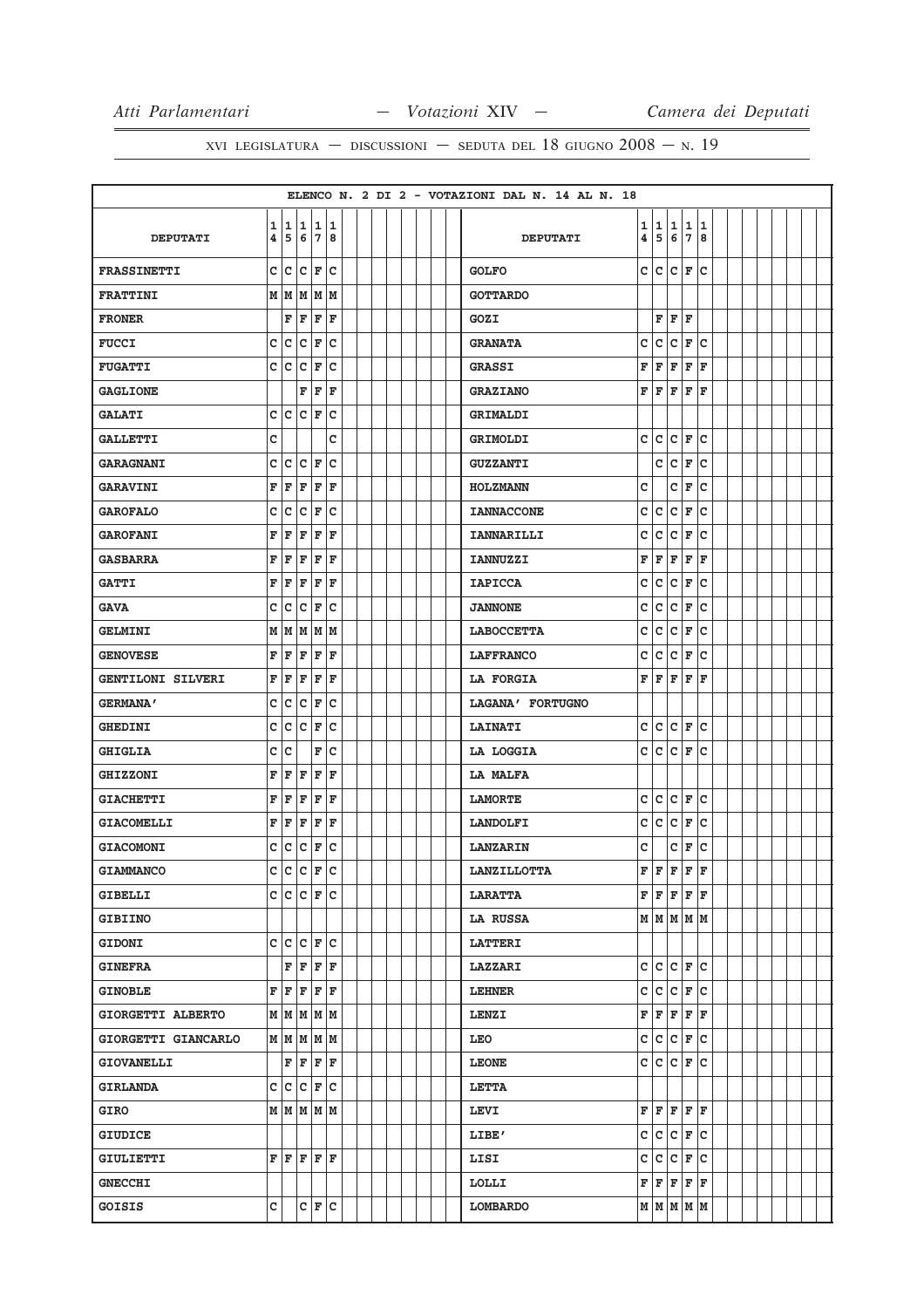|                        |              |             |                                                                                        |                      |             |  |  |  |  | ELENCO N. 2 DI 2 - VOTAZIONI DAL N. 14 AL N. 18 |   |                                                   |   |             |                     |  |  |  |  |
|------------------------|--------------|-------------|----------------------------------------------------------------------------------------|----------------------|-------------|--|--|--|--|-------------------------------------------------|---|---------------------------------------------------|---|-------------|---------------------|--|--|--|--|
|                        | 1            |             | 1 1                                                                                    |                      | 11          |  |  |  |  |                                                 | 1 | 1                                                 | 1 | 1           | 1                   |  |  |  |  |
| <b>DEPUTATI</b>        | 4            |             | 5678                                                                                   |                      |             |  |  |  |  | <b>DEPUTATI</b>                                 | 4 | 5                                                 | 6 | 7           | 8                   |  |  |  |  |
| LO MONTE               | $\mathbf{C}$ | c           | c                                                                                      | F                    | c           |  |  |  |  | <b>MATTESINI</b>                                | F |                                                   | F | F           | F                   |  |  |  |  |
| LO MORO                | F            | F           | F                                                                                      | F                    | F           |  |  |  |  | <b>MAZZARELLA</b>                               | F |                                                   | F | F           | F                   |  |  |  |  |
| LO PRESTI              | c            | c           | c                                                                                      | c                    | C           |  |  |  |  | <b>MAZZOCCHI</b>                                | М | M                                                 | M | M           | M                   |  |  |  |  |
| <b>LORENZIN</b>        | с            | c           | C                                                                                      | F                    | c           |  |  |  |  | <b>MAZZONI</b>                                  | c | lc.                                               | c | F           | Ιc                  |  |  |  |  |
| <b>LOSACCO</b>         | F            | F           | F                                                                                      | F                    | $\mathbf F$ |  |  |  |  | <b>MAZZUCA</b>                                  | C | c                                                 | c | F           | lc                  |  |  |  |  |
| <b>LOVELLI</b>         | F            | F           | F                                                                                      | F                    | l F         |  |  |  |  | <b>MECACCI</b>                                  | F | F                                                 | F | F           | ΙF                  |  |  |  |  |
| LUCA'                  |              |             |                                                                                        |                      |             |  |  |  |  | <b>MELANDRI</b>                                 | F | F                                                 | F | F           | F                   |  |  |  |  |
| LULLI                  | F            | İF          | F                                                                                      | F                    | ΙF          |  |  |  |  | MELCHIORRE                                      |   | c                                                 | c | F           | c                   |  |  |  |  |
| LUNARDI                | C            |             | c                                                                                      | F                    | c           |  |  |  |  | MELIS                                           | F | F                                                 | F | F           | F                   |  |  |  |  |
| <b>LUONGO</b>          | F            | F           | F                                                                                      | F                    | F           |  |  |  |  | <b>MELONI</b>                                   | M | M                                                 | M | M           | M                   |  |  |  |  |
| LUPI                   | с            | c           | c                                                                                      | F                    | C           |  |  |  |  | <b>MENIA</b>                                    | c | lc.                                               | c | F           | Ιc                  |  |  |  |  |
| LUSETTI                | F            | F           | F                                                                                      | F                    | $\mathbf F$ |  |  |  |  | MERLO GIORGIO                                   | F |                                                   | F | F           | F                   |  |  |  |  |
| <b>LUSSANA</b>         | c            | lc.         | c                                                                                      | F                    | C           |  |  |  |  | MERLO RICARDO ANTONIO                           |   |                                                   |   |             |                     |  |  |  |  |
| <b>MACCANTI</b>        |              |             |                                                                                        |                      |             |  |  |  |  | <b>MERLONI</b>                                  | F | F                                                 | F | F           | ΙF                  |  |  |  |  |
| <b>MADIA</b>           | F            |             | F                                                                                      | İF                   | ΙF          |  |  |  |  | <b>MESSINA</b>                                  | F | F                                                 | F | F           | F                   |  |  |  |  |
| MALGIERI               | с            | c           | c                                                                                      | F                    | c           |  |  |  |  | <b>META</b>                                     | F | F                                                 | F | F           | F                   |  |  |  |  |
| <b>MANCUSO</b>         | c            | с           | с                                                                                      | F                    | с           |  |  |  |  | MICCICHE'                                       |   |                                                   | с | F           | c                   |  |  |  |  |
| <b>MANNINO</b>         |              | c           | C                                                                                      | F                    | c           |  |  |  |  | MIGLIAVACCA                                     | M | M                                                 | M | M           | M                   |  |  |  |  |
| <b>MANNUCCI</b>        | c            | C           | C                                                                                      | F                    | C           |  |  |  |  | MIGLIOLI                                        | F | F                                                 | F | F           | F                   |  |  |  |  |
| <b>MANTINI</b>         | F            | F           | F                                                                                      | ΙF                   | F           |  |  |  |  | MIGLIORI                                        | c | lc.                                               | c | F           | c                   |  |  |  |  |
| <b>MANTOVANO</b>       | М            | M           | M                                                                                      |                      | MM          |  |  |  |  | <b>MILANATO</b>                                 |   | c                                                 | c | F           | Ιc                  |  |  |  |  |
| <b>MARAN</b>           | F            | ΙF          | F                                                                                      | ΙF                   | F           |  |  |  |  | <b>MILANESE</b>                                 | c | c                                                 | c | F           | c                   |  |  |  |  |
| <b>MARANTELLI</b>      | F            | F           | F                                                                                      | F                    | F           |  |  |  |  | MILO                                            | c | lc.                                               | c | F           | c                   |  |  |  |  |
| <b>MARCHI</b>          | F            | F           | F                                                                                      | F                    | F           |  |  |  |  | <b>MINARDO</b>                                  | с | c                                                 | c | F           | c                   |  |  |  |  |
| MARCHIGNOLI            | F            | F           | F                                                                                      | F                    | F           |  |  |  |  | <b>MINASSO</b>                                  | C |                                                   | c | F           | lc                  |  |  |  |  |
| <b>MARCHIONI</b>       | F            |             | $\overline{\mathbf{F}}$                                                                | F                    | F           |  |  |  |  | MINNITI                                         | F | F                                                 | F | $\mathbf F$ | F                   |  |  |  |  |
| <b>MARGIOTTA</b>       |              |             | F F F F F                                                                              |                      |             |  |  |  |  | <b>MIOTTO</b>                                   |   | F F F F F                                         |   |             |                     |  |  |  |  |
| <b>MARIANI</b>         |              |             | F F F F F                                                                              |                      |             |  |  |  |  | <b>MISIANI</b>                                  |   | ${\bf F}$ $\bf [F]$ ${\bf F}$ $\bf [F]$ ${\bf F}$ |   |             |                     |  |  |  |  |
| <b>MARINELLO</b>       |              |             | C C C F C                                                                              |                      |             |  |  |  |  | <b>MISITI</b>                                   | F | F F F F                                           |   |             |                     |  |  |  |  |
| <b>MARINI CESARE</b>   |              |             | F F F F F                                                                              |                      |             |  |  |  |  | MISTRELLO DESTRO                                |   | C C C F C                                         |   |             |                     |  |  |  |  |
| <b>MARINI GIULIO</b>   | c            | $ {\bf c} $ |                                                                                        | $ {\tt C}  {\tt F} $ | Iс          |  |  |  |  | <b>MISURACA</b>                                 |   |                                                   |   |             |                     |  |  |  |  |
| <b>MARONI</b>          |              |             | $M$ $M$ $M$ $M$ $M$                                                                    |                      |             |  |  |  |  | <b>MOFFA</b>                                    | c | $ c c _F c$                                       |   |             |                     |  |  |  |  |
| <b>MARROCU</b>         |              |             | F F F F F                                                                              |                      |             |  |  |  |  | MOGHERINI REBESANI                              |   | F F F F F                                         |   |             |                     |  |  |  |  |
| <b>MARSILIO</b>        |              |             | C C C F C                                                                              |                      |             |  |  |  |  | <b>MOLES</b>                                    | c | $ c c _F c$                                       |   |             |                     |  |  |  |  |
| <b>MARTELLA</b>        | F            |             | $F$ $F$ $F$ $F$                                                                        |                      |             |  |  |  |  | <b>MOLGORA</b>                                  |   | M   M   M   M                                     |   |             |                     |  |  |  |  |
| <b>MARTINELLI</b>      |              |             |                                                                                        |                      |             |  |  |  |  | <b>MOLTENI LAURA</b>                            | c |                                                   |   |             | $C \vert F \vert C$ |  |  |  |  |
| <b>MARTINI</b>         |              |             | $c c c _F c$                                                                           |                      |             |  |  |  |  | MOLTENI NICOLA                                  |   | C C C F C                                         |   |             |                     |  |  |  |  |
| <b>MARTINO ANTONIO</b> | c            |             | C C F C                                                                                |                      |             |  |  |  |  | <b>MONAI</b>                                    | F | F F F F                                           |   |             |                     |  |  |  |  |
| MARTINO PIERDOMENICO   |              |             | F F F F F                                                                              |                      |             |  |  |  |  | MONDELLO                                        |   | c c c F c                                         |   |             |                     |  |  |  |  |
| <b>MASTROMAURO</b>     |              |             | $\mathbf{F} \left  \mathbf{F} \right  \mathbf{F} \left  \mathbf{F} \right  \mathbf{F}$ |                      |             |  |  |  |  | MONTAGNOLI                                      |   | C C C F C                                         |   |             |                     |  |  |  |  |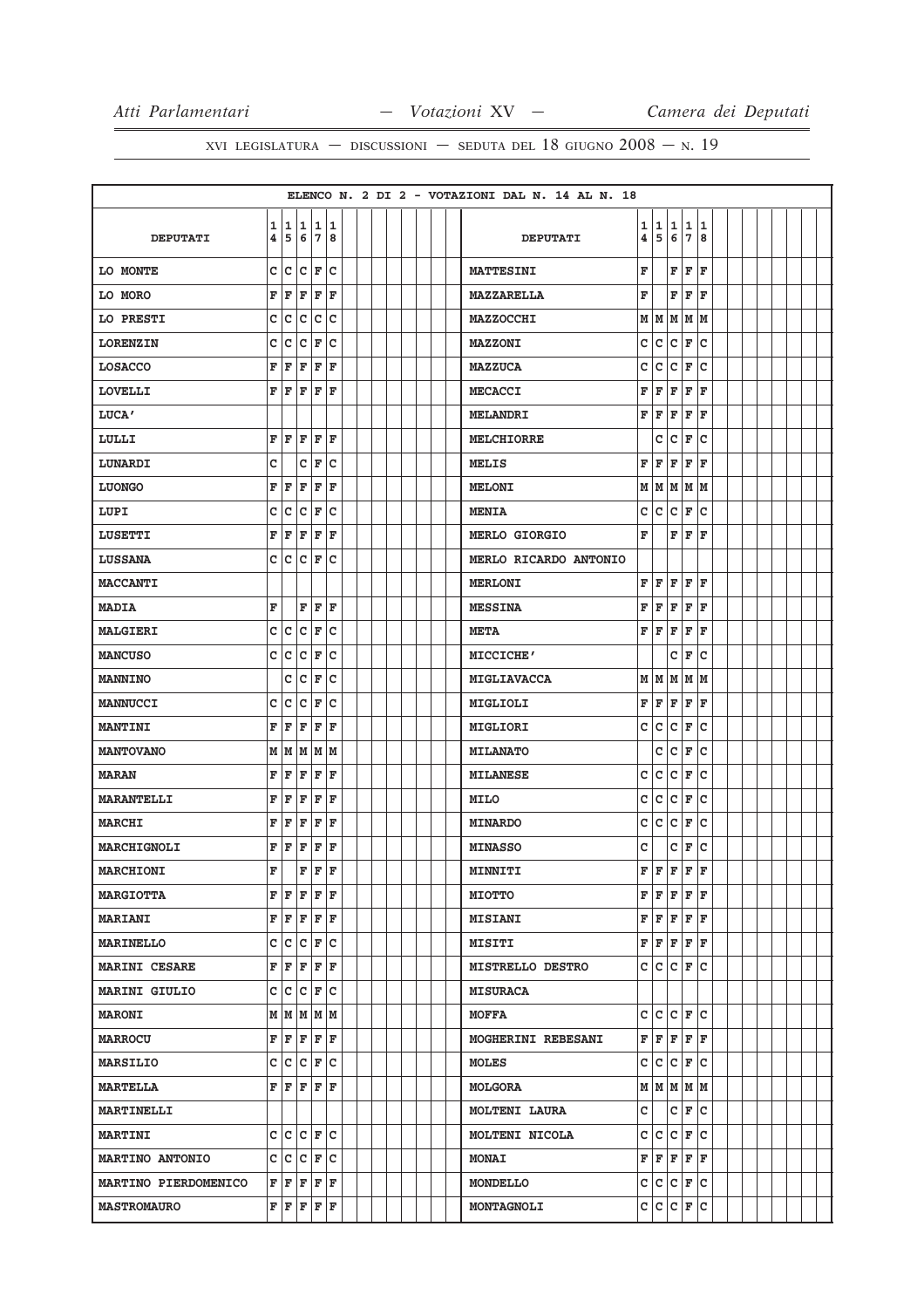|                   |        |    |           |               |     |  |  |  |  | ELENCO N. 2 DI 2 - VOTAZIONI DAL N. 14 AL N. 18                                                       |  |
|-------------------|--------|----|-----------|---------------|-----|--|--|--|--|-------------------------------------------------------------------------------------------------------|--|
| <b>DEPUTATI</b>   | 1<br>4 |    | 1 1       | 5 6 7 8       | 1 1 |  |  |  |  | $\mathbf{1}$<br>1 1<br>1<br>1<br>$\overline{\mathbf{4}}$<br>5<br>6<br>7<br>8<br><b>DEPUTATI</b>       |  |
| <b>MORASSUT</b>   | F      | F  | F         |               | F   |  |  |  |  | c<br>lc.<br>c<br>F<br>c<br><b>PAOLINI</b>                                                             |  |
| <b>MORONI</b>     |        |    | C C C F   |               | lc  |  |  |  |  | c<br>lc.<br>F<br>lc<br>c<br><b>PAPA</b>                                                               |  |
| <b>MOSCA</b>      |        |    |           |               |     |  |  |  |  | F<br>F<br>F<br>F<br>F<br>PARISI ARTURO MARIO L.                                                       |  |
| <b>MOSELLA</b>    | F      | F  | F         | F             | l F |  |  |  |  | c<br>c<br>lc.<br>F<br>c<br>PARISI MASSIMO                                                             |  |
| <b>MOTTA</b>      | F      | F  | F         | F             | ΙF  |  |  |  |  | c<br>lc.<br>Iс<br>F<br>١c<br>PAROLI                                                                   |  |
| <b>MOTTOLA</b>    | C      | c  | c         | F             | C   |  |  |  |  | C<br>c<br>F<br>c<br>c<br><b>PASTORE</b>                                                               |  |
| <b>MUNERATO</b>   | C      | c  | c         | F             | c   |  |  |  |  | C<br> c<br>F<br>lc.<br>lc.<br><b>PATARINO</b>                                                         |  |
| <b>MURA</b>       |        | F  | F         | F             | F   |  |  |  |  | Iс<br>F<br>c<br>c<br><b>PECORELLA</b>                                                                 |  |
| <b>MURER</b>      | F      | F  | F         | F             | l F |  |  |  |  | <b>PEDOTO</b>                                                                                         |  |
| <b>MURGIA</b>     | c      | c  | C         | F             | C   |  |  |  |  | C<br>lc.<br>lc.<br>F<br>lc<br><b>PELINO</b>                                                           |  |
| <b>MUSSOLINI</b>  | c      |    | C         | F             | C   |  |  |  |  | lF.<br>F<br>F<br>F<br>ΙF<br><b>PELUFFO</b>                                                            |  |
| <b>NACCARATO</b>  | F      | F  | F         | F             | ΙF  |  |  |  |  | PEPE ANTONIO                                                                                          |  |
| <b>NANNICINI</b>  | F      | ΙF | F         | F             | F   |  |  |  |  | F<br>F<br>F<br>F<br>F<br>PEPE MARIO (PD)                                                              |  |
| NAPOLI ANGELA     | C      | c  | c         | F             | lc  |  |  |  |  | C<br>lc.<br>lc.<br>F<br>lc.<br>PEPE MARIO (PDL)                                                       |  |
| NAPOLI OSVALDO    | c      | Iс | c         | F             | c   |  |  |  |  | C<br>c<br>c<br>F<br>c<br><b>PERINA</b>                                                                |  |
| <b>NARDUCCI</b>   | F      |    | F         | F             | l F |  |  |  |  | F<br>F<br>F<br>l F<br>F<br><b>PES</b>                                                                 |  |
| <b>NARO</b>       |        |    |           |               |     |  |  |  |  | М<br>MMMM<br><b>PESCANTE</b>                                                                          |  |
| <b>NASTRI</b>     | c      |    | $ C C $ F |               | c   |  |  |  |  | c<br>lc.<br>lc.<br>F<br>١c<br><b>PETRENGA</b>                                                         |  |
| <b>NEGRO</b>      | C      | c  | c         | F             | c   |  |  |  |  | c<br>F<br>lc<br><b>PEZZOTTA</b><br>Α                                                                  |  |
| <b>NICCO</b>      | Α      | A  | A         | ΙF            | ۱A  |  |  |  |  | c<br>F<br>c<br>c<br>lc.<br><b>PIANETTA</b>                                                            |  |
| <b>NICOLAIS</b>   | F      | F  | F         |               | F   |  |  |  |  | lc.<br>c<br>lc.<br>F<br>١c<br>PICCHI                                                                  |  |
| NICOLUCCI         | c      | c  | c         | F             | C   |  |  |  |  | F<br>F<br>F<br>F<br>ΙF<br><b>PICCOLO</b>                                                              |  |
| <b>NIRENSTEIN</b> | c      | c  | c         | F             | C   |  |  |  |  | F<br>F<br>F<br>F<br>F<br><b>PICIERNO</b>                                                              |  |
| <b>NIZZI</b>      | c      | c  | c         | F             | c   |  |  |  |  | F<br>F<br>F<br>F<br>F<br><b>PIFFARI</b>                                                               |  |
| <b>NOLA</b>       | c      | Iс | c         | F             | c   |  |  |  |  | c<br>١c<br>F<br>١c<br>PILI                                                                            |  |
| <b>NUCARA</b>     |        |    |           |               |     |  |  |  |  | c c<br>$\mathbf{C}$<br><b>R</b><br>$\mathsf{r}$<br>PINI                                               |  |
| <b>OCCHIUTO</b>   |        |    |           | $c c c _F c$  |     |  |  |  |  | $c c c _F c$<br><b>PIONATI</b>                                                                        |  |
| <b>OLIVERIO</b>   |        |    |           | F F F F F     |     |  |  |  |  | C C C F C<br><b>PIROVANO</b>                                                                          |  |
| OPPI              |        |    |           | C C C F C     |     |  |  |  |  | c<br> c <br><b>PISACANE</b>                                                                           |  |
| ORLANDO ANDREA    |        |    |           | F F F F F     |     |  |  |  |  | $\mathbf{F} \,   \, \mathbf{F} \,   \, \mathbf{F} \,   \, \mathbf{F} \,   \, \mathbf{F}$<br>PISICCHIO |  |
| ORLANDO LEOLUCA   | F      |    |           | F F F         |     |  |  |  |  | $ C $ $\mathbf{F}$ $ C $<br>c<br> c<br>PISO                                                           |  |
| ORSINI            |        |    |           | C C C F C     |     |  |  |  |  | FF<br> F F F<br>PISTELLI                                                                              |  |
| <b>PAGANO</b>     |        |    |           |               |     |  |  |  |  | C C C F C<br>PITTELLI                                                                                 |  |
| <b>PAGLIA</b>     |        |    |           | $ c c _F c$   |     |  |  |  |  | F<br>F F F<br>PIZZETTI                                                                                |  |
| <b>PALADINI</b>   |        |    |           | F F F F F     |     |  |  |  |  | c<br> c c<br>c<br><b>PIZZOLANTE</b>                                                                   |  |
| <b>PALAGIANO</b>  | F      | F  |           | F F F         |     |  |  |  |  | c<br> c<br>$ c _F$<br>lc.<br>POLI                                                                     |  |
| <b>PALMIERI</b>   |        |    |           | c c c F c     |     |  |  |  |  | $ c c _F c$<br>c<br>POLIDORI                                                                          |  |
| <b>PALOMBA</b>    |        |    |           | F F F A F     |     |  |  |  |  | F F F F F<br><b>POLLASTRINI</b>                                                                       |  |
| <b>PALUMBO</b>    |        |    |           | M   M   M   M |     |  |  |  |  | C C C F C<br>POLLEDRI                                                                                 |  |
| <b>PANIZ</b>      |        |    |           | C C C F C     |     |  |  |  |  | $\mathbf{F} \left  \mathbf{F} \right  \mathbf{F} \left  \mathbf{F} \right  \mathbf{F}$<br>POMPILI     |  |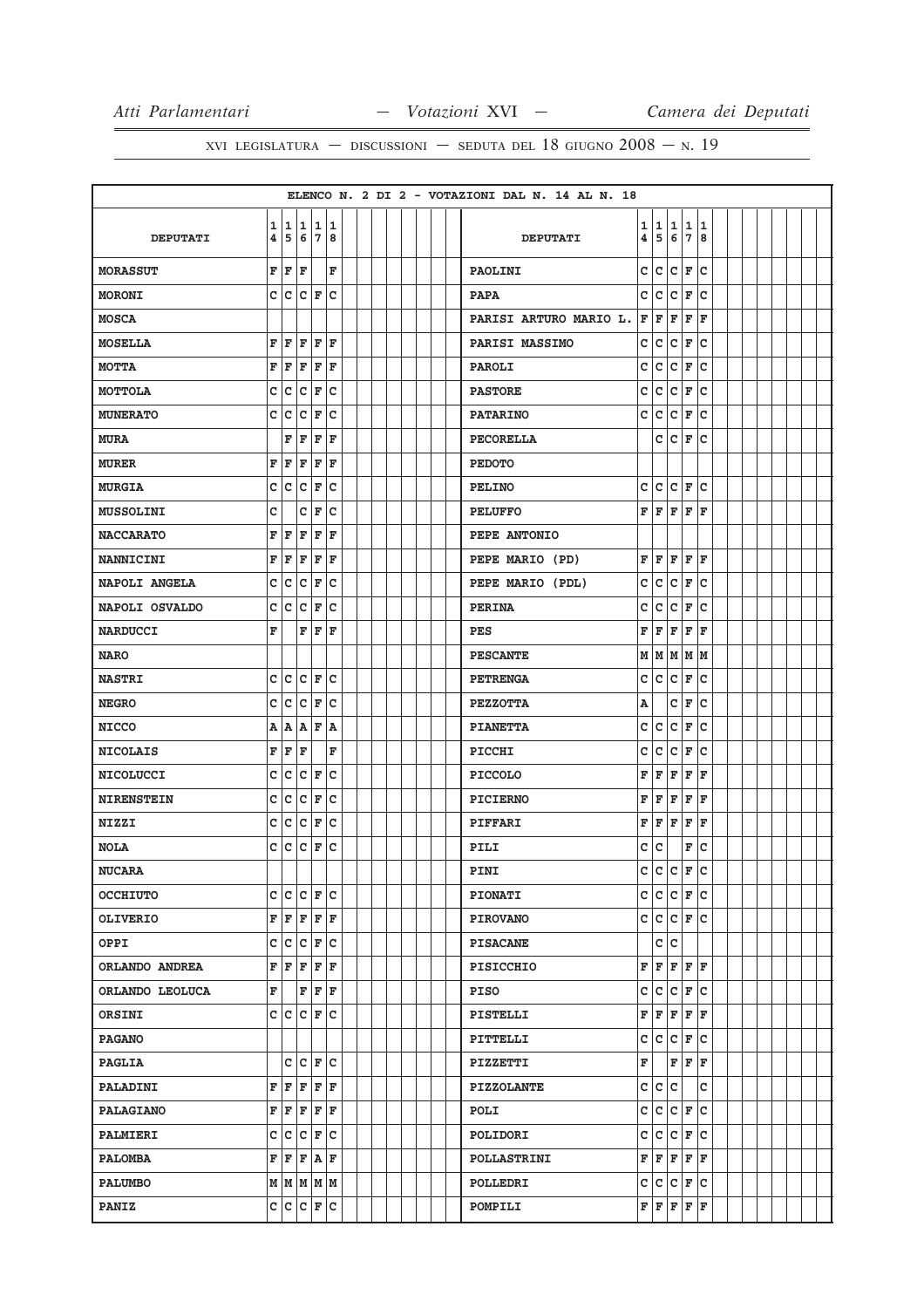|                      |              |                         |                                                                                        |                    |               |  |  |  |  | ELENCO N. 2 DI 2 - VOTAZIONI DAL N. 14 AL N. 18 |   |                 |     |                    |    |  |  |  |  |
|----------------------|--------------|-------------------------|----------------------------------------------------------------------------------------|--------------------|---------------|--|--|--|--|-------------------------------------------------|---|-----------------|-----|--------------------|----|--|--|--|--|
|                      | 1            |                         | 11                                                                                     |                    | 11            |  |  |  |  |                                                 | 1 | 1               | 1   | $\mathbf{1}$       | 1  |  |  |  |  |
| <b>DEPUTATI</b>      | 4            |                         | 5678                                                                                   |                    |               |  |  |  |  | <b>DEPUTATI</b>                                 | 4 | 5               | 6   | 7                  | 8  |  |  |  |  |
| <b>PORCINO</b>       | F            | F                       | F                                                                                      | F                  | F             |  |  |  |  | <b>RUGGHIA</b>                                  | F | ΙF              | F   | F                  | F  |  |  |  |  |
| <b>PORCU</b>         | C            | c                       | $\overline{c}$                                                                         | F                  | lc            |  |  |  |  | <b>RUSSO ANTONINO</b>                           | F |                 | F   | F                  | F  |  |  |  |  |
| PORFIDIA             | F            | F                       | F                                                                                      | F                  | F             |  |  |  |  | RUSSO PAOLO                                     | c | c               | c   | F                  | c  |  |  |  |  |
| <b>PORTA</b>         | F            | F                       | F                                                                                      | F                  | F             |  |  |  |  | <b>RUVOLO</b>                                   | C | c               | c   | F                  | lc |  |  |  |  |
| <b>PORTAS</b>        | F            | F                       | F                                                                                      | F                  | F             |  |  |  |  | <b>SAGLIA</b>                                   |   | c               | c   | F                  | lc |  |  |  |  |
| <b>PRESTIGIACOMO</b> | М            | M                       | M                                                                                      | lм                 | M             |  |  |  |  | <b>SALTAMARTINI</b>                             |   | c               | c   | F                  | c  |  |  |  |  |
| PROIETTI COSIMI      | $\mathtt{C}$ | c                       | c                                                                                      | F                  | c             |  |  |  |  | <b>SALVINI</b>                                  | c | c               | c   | F                  | ١c |  |  |  |  |
| <b>PUGLIESE</b>      | c            | c                       | c                                                                                      | F                  | c             |  |  |  |  | <b>SAMMARCO</b>                                 | C | c               | C   | F                  | c  |  |  |  |  |
| <b>QUARTIANI</b>     | F            | F                       | F                                                                                      | F                  | l F           |  |  |  |  | <b>SAMPERI</b>                                  | F | F               | F   | F                  | F  |  |  |  |  |
| <b>RAINIERI</b>      |              |                         | с                                                                                      | F                  | c             |  |  |  |  | <b>SANGA</b>                                    | F | F               | F   | F                  | F  |  |  |  |  |
| <b>RAISI</b>         | c            | $\overline{\mathsf{c}}$ | c                                                                                      | F                  | C             |  |  |  |  | <b>SANI</b>                                     | F | F               | F   | F                  | F  |  |  |  |  |
| <b>RAMPELLI</b>      | c            | c                       | C                                                                                      | F                  | C             |  |  |  |  | <b>SANTAGATA</b>                                |   |                 |     |                    |    |  |  |  |  |
| <b>RAMPI</b>         | F            | F                       | F                                                                                      | F                  | ΙF            |  |  |  |  | <b>SANTELLI</b>                                 | C |                 |     | F                  | lc |  |  |  |  |
| <b>RAO</b>           | c            | c                       | c                                                                                      | F                  | c             |  |  |  |  | <b>SARDELLI</b>                                 | c | lc.             | c   | F                  | Ιc |  |  |  |  |
| <b>RAVETTO</b>       | C            | C                       | c                                                                                      | F                  | C             |  |  |  |  | <b>SARUBBI</b>                                  | F | F               | F   | F                  | F  |  |  |  |  |
| <b>RAZZI</b>         | F            | F                       | F                                                                                      | F                  | F             |  |  |  |  | <b>SAVINO</b>                                   | с | lc.             | Iс  | F                  | ١c |  |  |  |  |
| <b>REALACCI</b>      | F            | F                       | F                                                                                      | F                  | F             |  |  |  |  | <b>SBAI</b>                                     | c | lc.             | c   | $\mathbf F$        | c  |  |  |  |  |
| <b>RECCHIA</b>       | F            | F                       | F                                                                                      | F                  | F             |  |  |  |  | <b>SBROLLINI</b>                                | F | F               | F   | F                  | F  |  |  |  |  |
| <b>REGUZZONI</b>     | c            | C                       | C                                                                                      | F                  | C             |  |  |  |  | <b>SCAJOLA</b>                                  | M | MMMM            |     |                    |    |  |  |  |  |
| <b>REPETTI</b>       | c            | c                       | c                                                                                      | ΙF                 | C             |  |  |  |  | <b>SCALERA</b>                                  | C | lc.             | Iс  | F                  | ١c |  |  |  |  |
| <b>RIA</b>           | F            | F                       | F                                                                                      | F                  | F             |  |  |  |  | <b>SCALIA</b>                                   | c | lc.             | c   | F                  | lc |  |  |  |  |
| <b>RIGONI</b>        | F            | ΙF                      | F                                                                                      | F                  | F             |  |  |  |  | <b>SCANDROGLIO</b>                              | c | lc.             | lc. | F                  | c  |  |  |  |  |
| <b>RIVOLTA</b>       | с            | c                       | c                                                                                      | F                  | c             |  |  |  |  | <b>SCAPAGNINI</b>                               | c | lc.             | c   | F                  | lc |  |  |  |  |
| <b>ROCCELLA</b>      |              | мIм                     | M                                                                                      |                    | MM            |  |  |  |  | <b>SCARPETTI</b>                                | F | F               | F   | F                  | F  |  |  |  |  |
| <b>ROMANI</b>        | c            | c                       | $\overline{c}$                                                                         | F                  | c             |  |  |  |  | <b>SCELLI</b>                                   | c | lc.             | c   | F                  | c  |  |  |  |  |
| <b>ROMANO</b>        | C.           | $\overline{\mathsf{c}}$ |                                                                                        | $ c _{\mathbf{F}}$ | ic.           |  |  |  |  | <b>SCHIRRU</b>                                  | F | F               | F   | $\hat{\mathbf{F}}$ | F  |  |  |  |  |
| <b>ROMELE</b>        |              |                         | C C C A C                                                                              |                    |               |  |  |  |  | <b>SCILIPOTI</b>                                |   | FF              |     | F F F              |    |  |  |  |  |
| <b>RONCHI</b>        |              |                         | $M$ $M$ $M$ $M$                                                                        |                    |               |  |  |  |  | <b>SERENI</b>                                   |   | F F F F F       |     |                    |    |  |  |  |  |
| <b>RONDINI</b>       |              |                         | C C C F C                                                                              |                    |               |  |  |  |  | <b>SERVODIO</b>                                 |   | FF              |     | F F F              |    |  |  |  |  |
| <b>ROSATO</b>        |              |                         | $\mathbf{F} \left  \mathbf{F} \right  \mathbf{F} \left  \mathbf{F} \right  \mathbf{F}$ |                    |               |  |  |  |  | SILIQUINI                                       |   |                 |     |                    |    |  |  |  |  |
| <b>ROSSA</b>         | F            |                         | $F$ $F$ $F$ $F$                                                                        |                    |               |  |  |  |  | <b>SIMEONI</b>                                  |   | C C C F C       |     |                    |    |  |  |  |  |
| ROSSI LUCIANO        |              |                         | c c c F c                                                                              |                    |               |  |  |  |  | <b>SIMONETTI</b>                                | c | $ c c _F c$     |     |                    |    |  |  |  |  |
| ROSSI MARIAROSARIA   |              |                         | $c c c _F c$                                                                           |                    |               |  |  |  |  | <b>SIRAGUSA</b>                                 |   | F F F F F       |     |                    |    |  |  |  |  |
| <b>ROSSO</b>         | Α            |                         | $ c c _F c$                                                                            |                    |               |  |  |  |  | <b>SISTO</b>                                    | c | C C F C         |     |                    |    |  |  |  |  |
| <b>ROSSOMANDO</b>    | $\mathbf{F}$ |                         | F F                                                                                    |                    | F             |  |  |  |  | <b>SOGLIA</b>                                   | c | $ c c _F c$     |     |                    |    |  |  |  |  |
| <b>ROTA</b>          | F            | F                       |                                                                                        | $F$ $F$ $F$        |               |  |  |  |  | SORO                                            | F | F               |     | F F F              |    |  |  |  |  |
| <b>ROTONDI</b>       |              |                         | M   M   M   M                                                                          |                    |               |  |  |  |  | <b>SPECIALE</b>                                 | c | $ c c _F c$     |     |                    |    |  |  |  |  |
| <b>RUBEN</b>         |              |                         | c c c F c                                                                              |                    |               |  |  |  |  | <b>SPOSETTI</b>                                 | F | $F$ $F$ $F$ $F$ |     |                    |    |  |  |  |  |
| <b>RUBINATO</b>      |              | F F                     |                                                                                        |                    | $ {\tt F} $ F |  |  |  |  |                                                 |   | c c c F c       |     |                    |    |  |  |  |  |
|                      |              |                         |                                                                                        |                    |               |  |  |  |  | STAGNO D'ALCONTRES                              |   |                 |     |                    |    |  |  |  |  |
| <b>RUGGERI</b>       |              |                         | c c c F c                                                                              |                    |               |  |  |  |  | <b>STANCA</b>                                   |   | C C C F C       |     |                    |    |  |  |  |  |